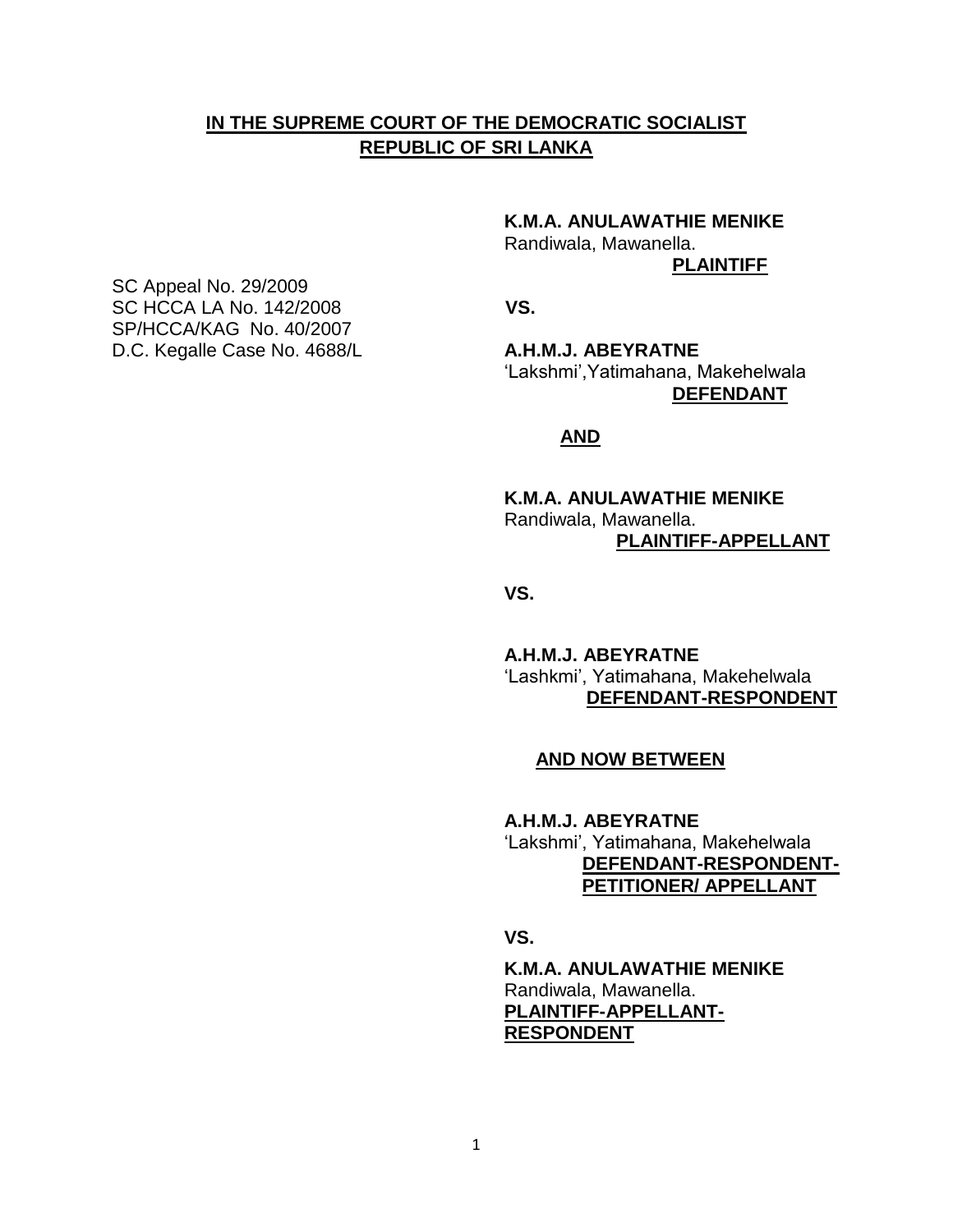| <b>BEFORE:</b>                                 | Sisira J. de Abrew, J.<br>Prasanna Jayawardena, PC, J.<br>Murdu Fernando, PC, J.                                                                                                               |
|------------------------------------------------|------------------------------------------------------------------------------------------------------------------------------------------------------------------------------------------------|
| <b>COUNSEL:</b>                                | Manohara de Silva, PC with Hirosha Munasinghe for the<br>Substituted Defendant-Respondent-Petitioner/Appellant.<br>M.S.A. Saheed with A.M. Hussain for the Plaintiff-Appellant-<br>Respondent. |
| <b>WRITTEN</b><br><b>SUBMISSIONS</b><br>FILED: | By the Defendant-Respondent-Petitioner/Appellant, on 13 <sup>th</sup> July<br>2009.<br>By the Plaintiff-Appellant-Respondent, on 14 <sup>th</sup> August 2009.                                 |
| <b>ARGUED ON:</b>                              | 28 <sup>th</sup> March 2018.                                                                                                                                                                   |
| <b>DECIDED ON:</b>                             | 12 <sup>th</sup> November 2018.                                                                                                                                                                |

Prasanna Jayawardena, PC, J.

The issue before us in this appeal concerns instances where parties have entered into a settlement in a Debt Conciliation Board under and in terms of the provisions of the Debt Conciliation Ordinance No. 39 of 1941, as amended, for the payment of a "secured debt". Section 64 of that Ordinance defines a *"secured debt"* to mean *"a debt secured by a mortgage of immovable property and includes any debt in respect of which a charge on immovable property is created by a notarial instrument."*.

The question to be decided is whether the *only* course of action available to a party who wishes to institute legal proceedings to enforce such a settlement is to make an application to Court under the provisions of section 43 of that Ordinance. In other words, whether section 43 debars a party who has entered into a settlement in a Debt Conciliation Board from later instituting a hypothecary action in Court to enforce a mortgage bond which figured in that settlement or from instituting a vindicatory action to assert his title to a property which has come to him upon a conditional transfer which figured in that settlement.

Section 43 of the Debt Conciliation Ordinance reads:

*"(1) Where the debtor fails to comply with the terms of any settlement under this Ordinance, any creditor may, except in a case where a deed or instrument has been executed in accordance with the provisions of section 34 for the purpose of giving effect to those terms of that settlement, apply to a court of competent jurisdiction, at any time after the expiry of three months from the date on which such settlement was countersigned by the Chairman of the Board, that a certified copy of such settlement be filed in court and that a decree be entered in his favour*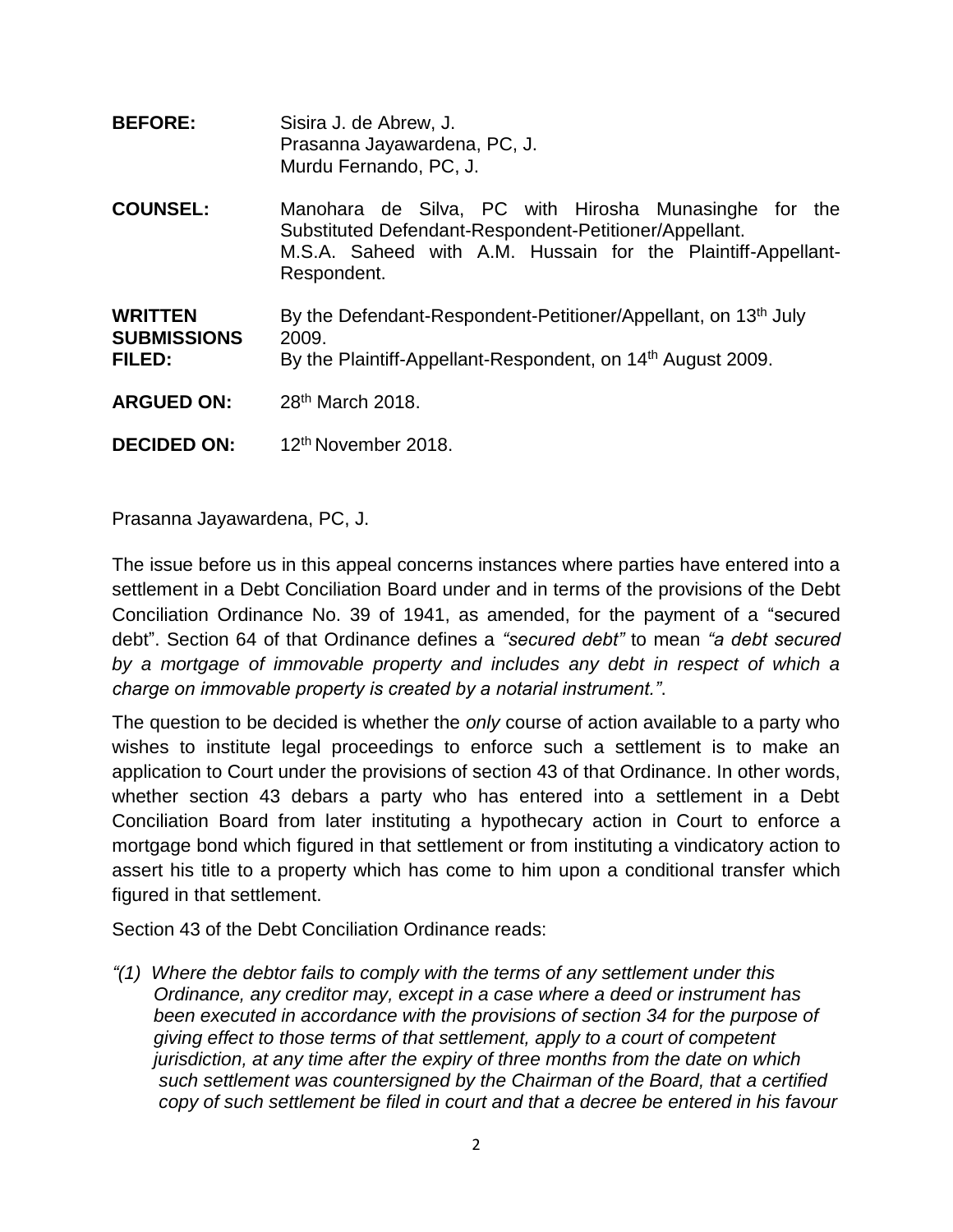*in terms of such settlement. The application shall be by petition in the way of summary procedure, and the parties to the settlement, other than the petitioner shall be named respondents, and the petitioner shall aver in the petition that the debtor has failed to comply with the terms of the settlement.*

- *(2) If the court is satisfied, after such inquiry as it may deem necessary, that the petitioner is prima facie entitled to the decree in his favour, the court shall enter a decree nisi in the petitioner's favour in terms of the settlement. The court shall also appoint a date, notice of which shall be served in the prescribed manner on the debtor, on or before which the debtor may show cause as hereinafter provided against the decree nisi being made absolute.*
- *(3) In this section -*

 *"court of competent jurisdiction " means any court in which the creditor could have filed action for the recovery of his debt, if the cause of action in respect of that debt had not been merged in the settlement;* 

 *"summary procedure " has the same meaning as in Chapter XXIV of the Civil Procedure Code."*

To set out the factual background, the Plaintiff-Appellant-Respondent ["the plaintiff'] filed this action against the Defendant-Respondent-Petitioner/Appellant praying for a declaration of title to a half share in a paddy field named *"Adapanadeniya"* situated in Mawanella. The plaintiff's case was that, in consideration of monies paid by the plaintiff to the defendant, the defendant had transferred the aforesaid half share to her by a Conditional Transfer No. 36014 dated 19<sup>th</sup> June 1979 subject to the agreement stated therein that, if the defendant repays a sum of Rs.9,200/ $\cdot$  to the plaintiff on or before 19<sup>th</sup> June 1981, the plaintiff shall re-transfer the half share to the defendant. It was also agreed in the Conditional Transfer that the plaintiff will have absolute title to the half share from 20<sup>th</sup> June 1981 onwards if the defendant failed to pay this sum of Rs.9,200/to the plaintiff on or before 19<sup>th</sup> June 1981. The defendant had failed to pay the sum of Rs.9200/- to the plaintiff on or before 19<sup>th</sup> June 1981 and, therefore, the plaintiff has absolute title to the half share in the paddy field. The plaintiff also averred that the defendant had made an application to the Debt Conciliation Board seeking to effect a settlement of the aforesaid debt owed by him to the plaintiff. A settlement had been entered in the Debt Conciliation Board in terms of which the defendant undertook to pay the debt in three instalments. However, the defendant had failed to pay these monies.

A perusal of the settlement entered in the Debt Conciliation Board reveals that it does not expressly state who will have title to the paddy field in the event the defendant fails to make the agreed payments.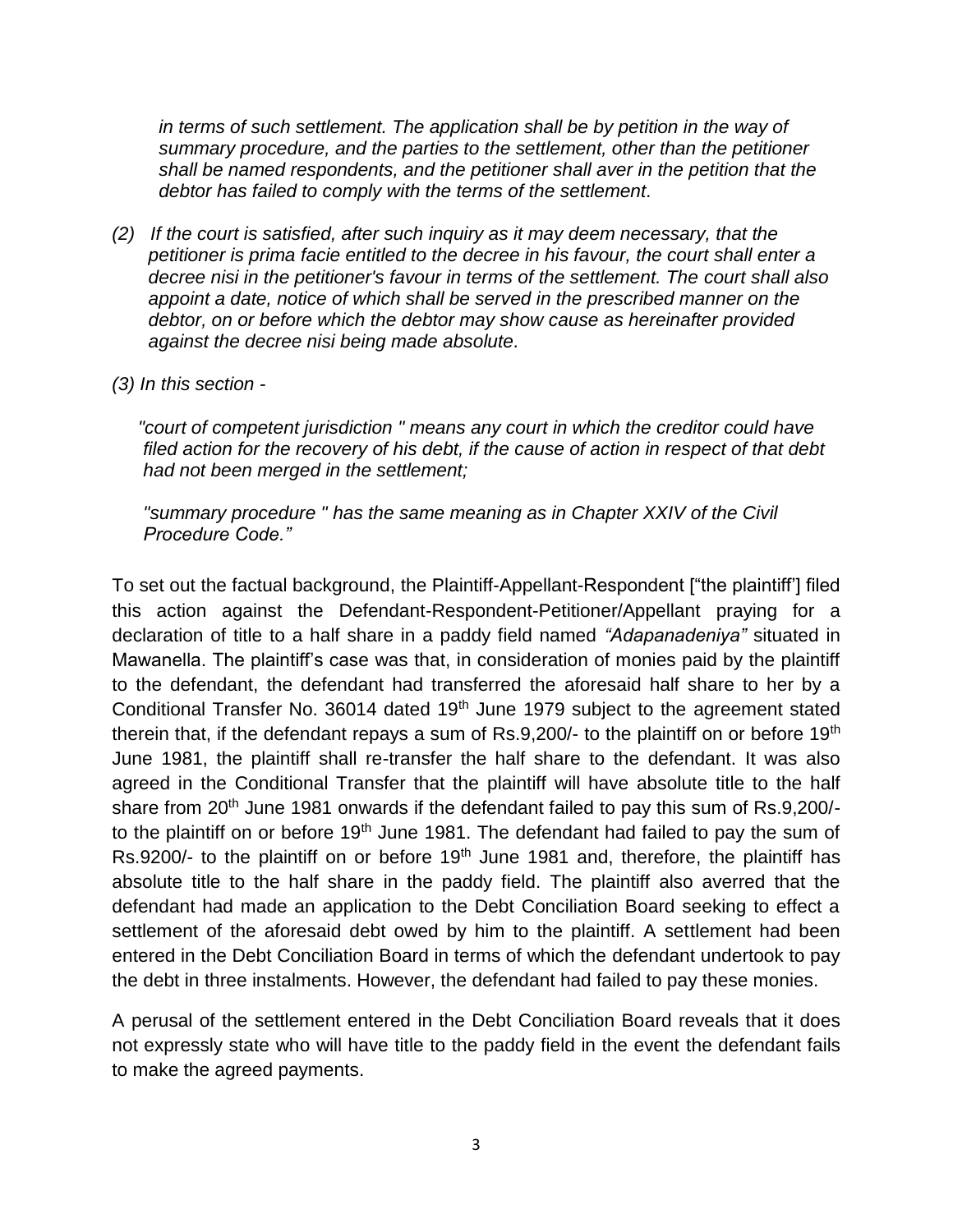In his answer, the defendant denied that any cause of action had accrued to the plaintiff to sue the defendant and pleaded that the defendant had attempted to pay the monies due to the plaintiff upon the aforesaid debt but that she had refused to accept payment. Therefore, the defendant had instituted D.C. Kegalle Case No. 2591/L against the plaintiff and deposited these monies to the credit of that case to be paid to the plaintiff. On that basis, the defendant had prayed in Case No. 2591/L that he is entitled to a declaration of title to the entire paddy field.

The plaintiff filed a replication stating that the monies which the defendant claimed to have paid, were tendered to her after the agreed date for payment of the monies had passed.

When the case was taken up for trial, the parties admitted, *inter alia*, that an application had been earlier made to the Debt Conciliation Board to effect a settlement of the debt owed by the defendant to the plaintiff and that a settlement had been entered between the parties in the Debt Conciliation Board.

The plaintiff framed six issues in line with the plaint. The defendant framed seven issues in line with the answer. The plaintiff later framed two more issue based on the replication.

Issue No. [7] framed by the defendant was:

*"Has the plaintiff instituted this action contrary to the provisions of the Law ?"*.

Both parties had agreed that this issue could be decided as a preliminary issue of law and tendered written submissions on this issue.

By his judgment dated 30<sup>th</sup> August 2001, the learned District Judge held that a party to a settlement entered in the Debt Conciliation Board can only make an application to enforce that settlement under the provisions of that Ordinance and has no right to institute a separate action in Court to assert his rights and claim reliefs. On that basis, the District Court held that the plaintiff cannot have and maintain this action and dismissed the plaintiff's action.

The plaintiff appealed to the High Court of Civil Appeal holden in Kegalle. By their judgment dated 30th September 2008, the learned judges of the High Court held that the District Court erred when it took the view that the only remedy available to a party to a settlement entered in the Debt Conciliation Board is to make an application to enforce that settlement under section 43 of that Ordinance. Accordingly, the High Court set aside the judgment of the District Court and directed that the case proceed to trial on the other issues.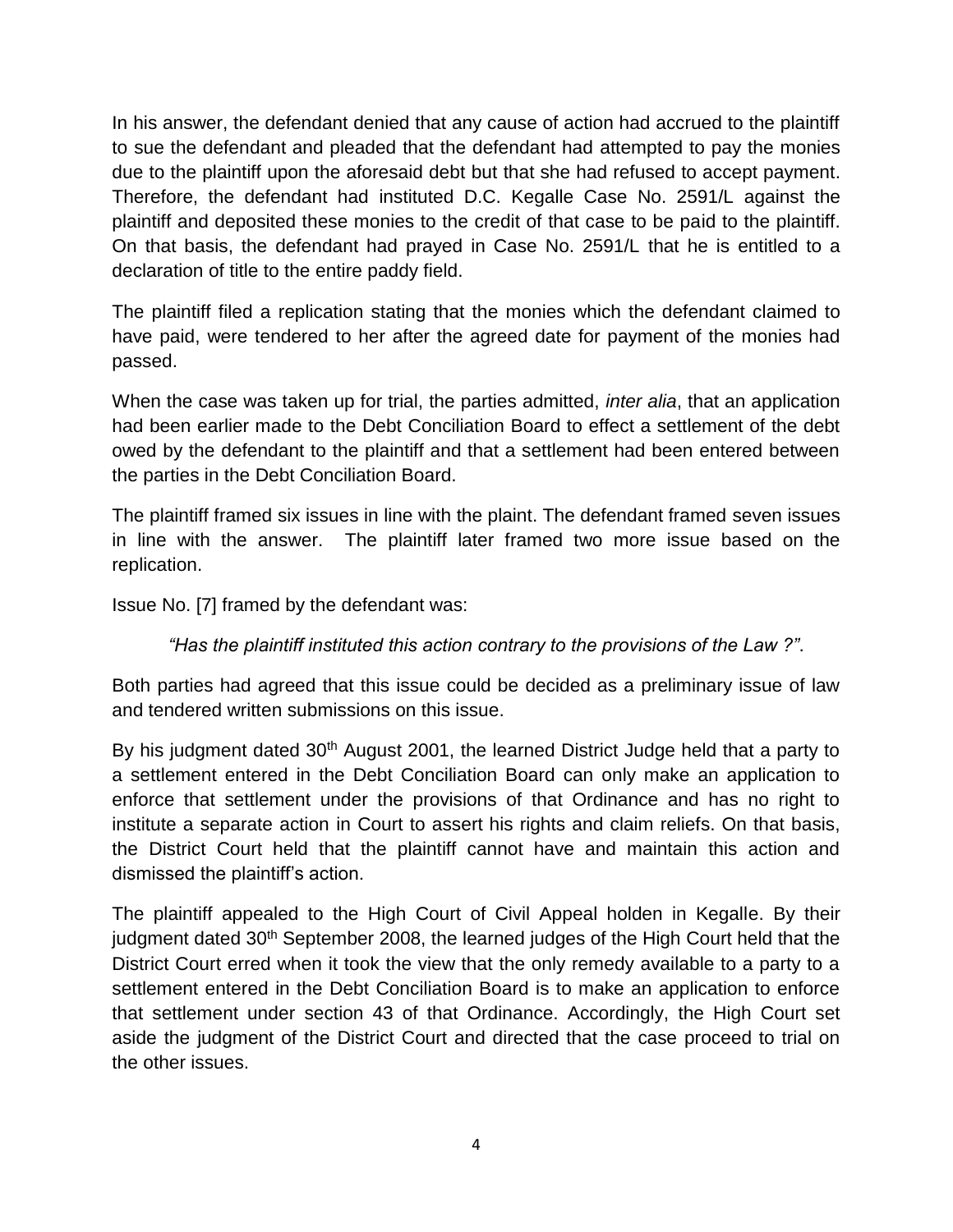The defendant sought leave to appeal from this Court and obtained leave to appeal on the following two questions of law which are reproduced *verbatim*:

- (i) The learned Provincial High Court Judges have erroneously decided that after a settlement is entered into at the Debt Conciliation Board the remedy available to the creditor is to make an application under section 43 of the Debt Conciliation Ordinance for a decree in terms of that settlement is not the only remedy for him.
- (ii) The learned Additional District Judge, Kegalle has correctly answered to issue No. 7 of the case.

It is seen that section 43 (1), which was set out earlier, provides that, where a settlement has been entered under the provisions of that Ordinance and the debtor defaults in complying with the terms of that settlement, the creditor *"may"* apply to Court to have a decree of Court entered in terms of the settlement. Section 43 does not express exclude other remedies the creditor may be entitled to under the ordinary law.

It is well known that the use of the word *"may"* in a statutory provision with regard to taking action under that statutory provision, means that the right given to take that action is permissive and optional and not mandatory or compulsory. Thus, Maxwell [Interpretation of Statutes 12th ed. at p. 234] states *"In ordinary usage `may' is permissive and `must' is imperative, and, in accordance with such usage, the word `may' in a statute will not generally be held to be mandatory."* In this regard, Maxwell cites COOPER vs. HALL [1968 1 WLR 360 at p.364] where Lord Parker CJ held that regulations which provided that an Authority *"may"* act in a particular manner were "*purely permissive*". Similarly, Bindra [Interpretation of Statutes 7<sup>th</sup> ed. at p.1087] states the word *"may"* is *"prima facie enabling and permissive."*. Bindra cites Venkataramana Rao J in RAJAH of VIZIANAGARAM vs. SECRETARY OF STATE [AIR 1937 Mad. 51 at p.77] who observed *"The section says `may'. It is prima facie enabling and permissive. Generally when coupled with a duty it is construed as obligatory."*. Venkataramana Rao J cited the well-known words of Lord Cairns CJ in JULIUS vs. LORD BISHOP OF OXFORD [1880 5 AC 214 at p.222] that when words such as *"may"*  and *"it shall be lawful"* are used in a statute *"They are words merely making that legal and possible which there would otherwise be no right or authority to do. They confer a*  faculty or power, and they do not of themselves do more than confer a faculty or *power."*.

Thus, if the word *"may"* in section 43 (1) of the Debt Conciliation Ordinance is given its ordinary meaning, the conclusion must be that the right given to a creditor to apply to Court to have a decree of Court entered in terms of the settlement, is only a right he *"may"* exercise. In other words, that he has an option of exercising that right but he is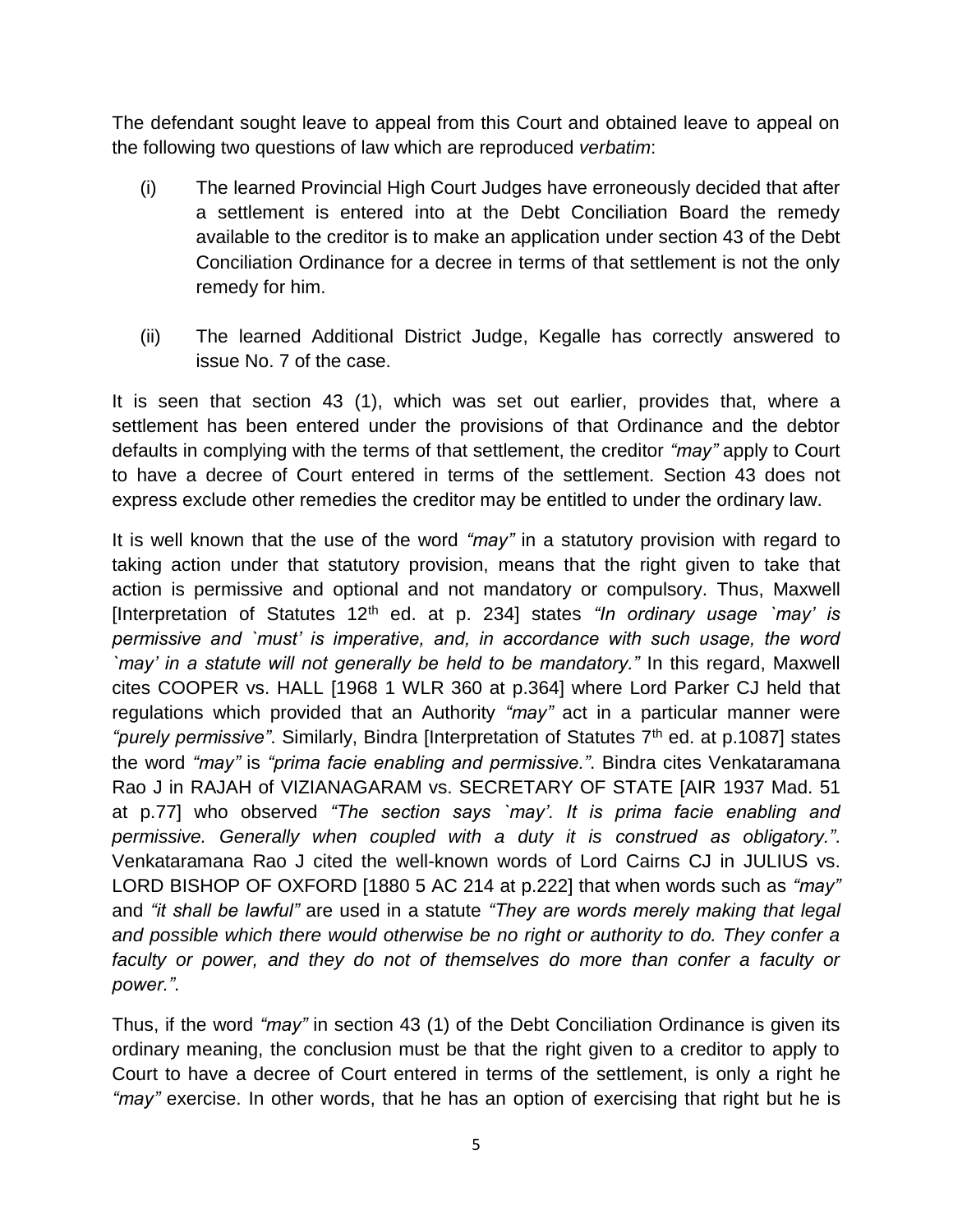*not* excluded or prohibited from choosing not to proceed under section 43 (1) and, instead, choosing to institute a regular action in court to enforce a cause of action which relates to the subject matter of the settlement.

However, it is also well known that there are some instances where the word *"may"* used in a statute should be read as having compulsory or mandatory force. As Maxwell states [at p. 234] *"In some cases, however, it has been held that expressions such as `may,' or `shall have power,'* or *`shall be lawful;' have - to say the least - a compulsory force, and so their meaning has been modified by judicial authority."* In this connection, Maxwell cites decisions such as R vs. ROBERTS [1901 2 KB 117], SHAW vs. RECKITT [1893 1 QB 779] and BARON INCHYRA vs. JENNINGS, INSPECTOR OF TAXES [1965 2 AER 714] where the word *"may"* in a statutory provision was held to have a mandatory or imperative effect in the particular circumstances of each of those cases. Similarly, Bindra [at p.1087] states *"It is no doubt true that the rule of interpretation permits the interpretation of the word `may' in certain context as `shall' and vice versa, namely, permit the interpretation of `shall' as `may.'."*. In this connection, Bindra cites SUDHIRA BALA ROY vs. STATE OF WEST BENGAL [AIR 1981 Cal. 130 at p 135] where Dutt J stated *"Normally the word `may' used in a statute should be construed as discretionary, but in the context of the statutory provision in which the word finds place, it may become necessary to interpret it as mandatory ….."*.

Accordingly, it is necessary to examine whether there is any reason why the word *"may"* used in section 43 (1) should not be given its ordinary permissive or optional meaning and, instead, should be regarded as having a mandatory or compulsive effect.

When deciding this question, the following observation made by Sir Barnes Peacock in DELHI AND LONDON BANK vs. ORCHARD [1877 4 IA 127 at p.135] gives useful guidance: *"There is no doubt that in some cases the word `must' or the word `shall' may be substituted for the word `may'; but that can be done only for the purpose of giving effect to the intention of the Legislature; but in the absence of proof of such intention, the word `may' must be taken to be used in its natural, and, therefore, in a permissive, and not in an obligatory sense."*. Further, in STATE OF U.P. vs. JOGENDRA SINGH [AIR 1963 SC 1618 at p.1620] Gajendragadkar J stated *"There is no doubt that the word `may' generally does not mean `must' or `shall'. But it is well settled that the word `may' is capable of meaning `must' or `shall' in the light of the context. It is also clear that where a discretion is conferred upon a public authority coupled with an obligation, the word `may' which denotes discretion should be construed to mean a command."*

For the purposes of this case, it will suffice to apply the tests referred to in the aforesaid two decisions and firstly examine whether the legislature intended that the word *"may"* used in section 43 (1) be given a mandatory or compulsive effect; and to also examine whether the context in which the word is used or the fact that a discretion conferred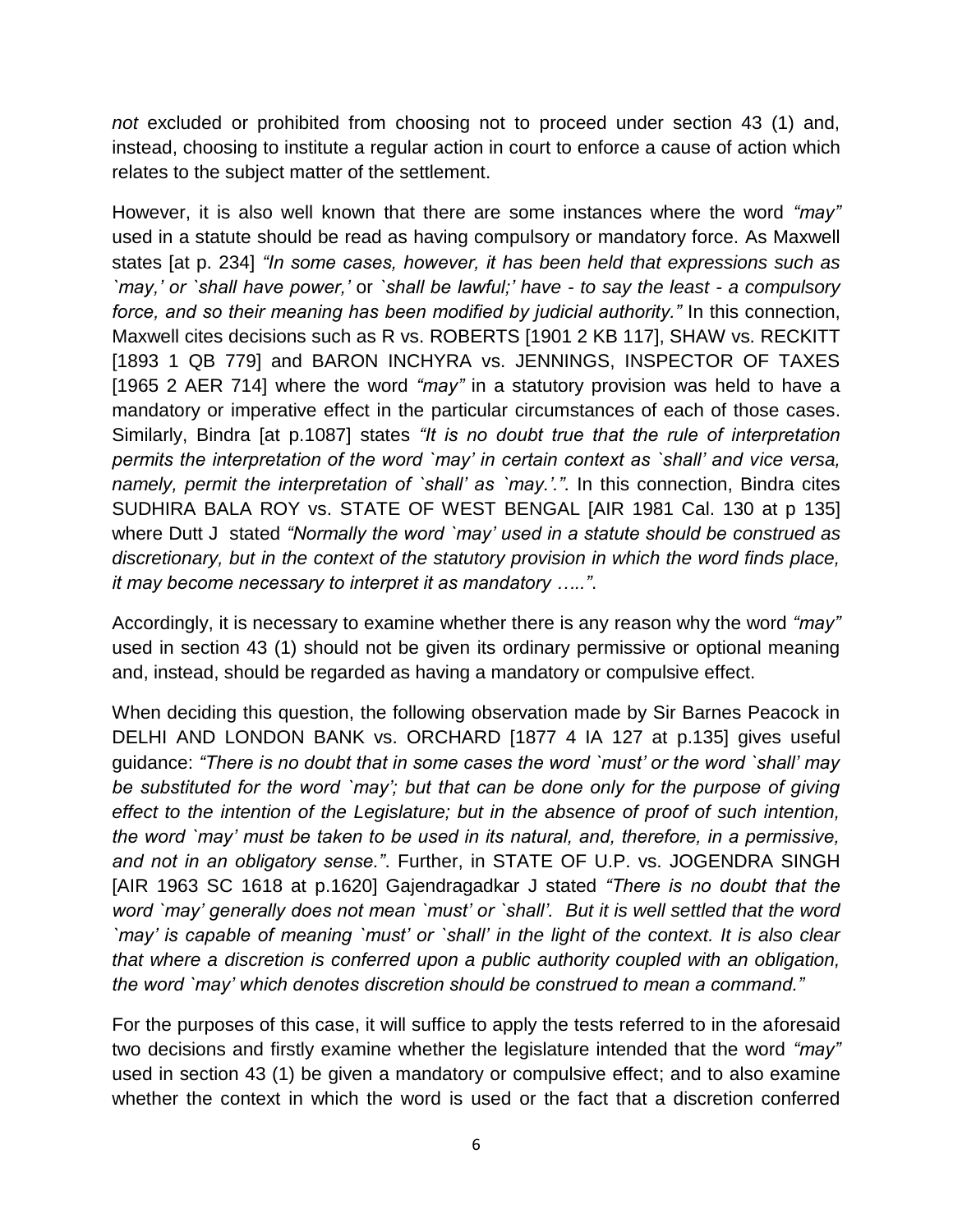upon a person by section 43 is coupled with an obligation, suggests that the word *"may"* used in section 43 (1) is to be given a mandatory or compulsive effect

In this regard, when one peruses section 43 and the other provisions and scheme of the Debt Conciliation Ordinance, there is nothing to suggest the legislature intended that the word *"may"* used in section 43 (1) should be given a mandatory or compulsory meaning and, thereby, exclude the rights which a person who comes before a Debt Conciliation Board would ordinarily have to institute a regular action under the ordinary law.

To the contrary, section 40 (1) Debt Conciliation Ordinance explicitly recognises the right of a party to a settlement in a Debt Conciliation Board to institute a regular action to claim his rights on the mortgage bond, charge or other lien securing the debt, Further, sections 56 and 58 implicitly recognise the right of a party to settlement before Debt Conciliation Board to institute a regular action. The only restriction is that a creditor may claim only the amount of the debt stated in the settlement.

Thus, section 40 (1) specifies that, where parties enter into a settlement in a Debt Conciliation Board, their rights upon the contract of debt become *"merged"* in the settlement. This makes it clear that the debt which was claimed becomes *"merged"* in the settlement. Consequently, the *only* debt which thereafter survives is the debt specified in the settlement. However, the *proviso* to section 40 (1) expressly states that the rights of a creditor under a mortgage, charge or lien which secures the debt which is dealt with in the settlement shall, unless otherwise expressly provided in the settlement*, "be deemed to subsist under the settlement to the extent of the amount payable thereunder in respect of such debt, until such amount has been paid or the property over which the charge, lien or mortgage was created has been sold for the satisfaction of such debt."*.

Therefore, in terms of the *proviso*, where a debt which is the subject matter of a settlement before a Debt Conciliation Board is secured by a mortgage, the creditor is entitled, unless the settlement specifies otherwise, to obtain an order for the sale of the mortgaged property which secured that debt, to recover the debt. In this regard, it hardly needs to be said that a court may enter a decree for the judicial sale of a mortgaged property to recover a monetary debt which is secured by a mortgage bond, only in execution of a hypothecary decree entered in a hypothecary action instituted under the provisions of the Mortgage Act No.6 of 1949, as amended. As Fernando CJ stated in SAWDOON UMMA vs. FERNANDO [71 NLR 217 at p. 219], *"I need state no reasons for the opinion that a Court cannot enter a decree which includes an order in terms specified in that definition* [*ie:* the definition of a hypothecary action in section 2 of the Mortgage Act] *except in a regular action maintained in compliance with Part II of the Mortgage Act."*. Further, Fernando CJ went on to observe [at p.221] that the provisions of the Debt Conciliation Ordinance do not confer jurisdiction on a court to enter a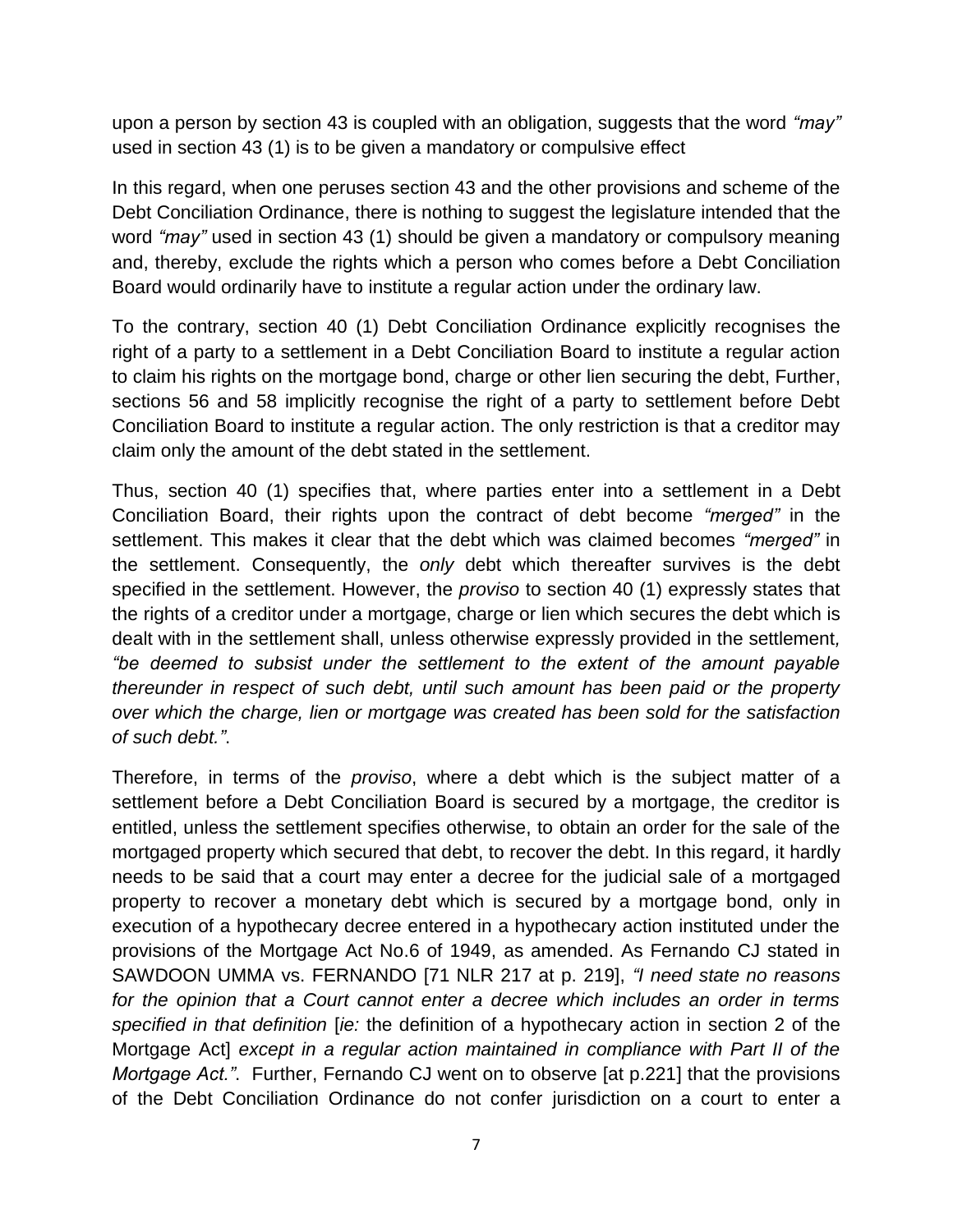hypothecary decree for the judicial sale of a mortgaged property other than in a hypothecary action instituted under the Mortgage Act.

Therefore, it follows that the proviso to section 40 (1) of the Debt Conciliation Ordinance explicitly recognises that a creditor who is party to a settlement in a Debt Conciliation Board in which a mortgage figures, has the right to institute a hypothecary action to enforce that mortgage bond by the judicial sale of the mortgaged property for the recovery of the amount of the debt which is stated in the settlement and is secured by that mortgage bond. Similarly, as stipulated in the proviso to section 40 (1), where such a debt is secured by a charge or a lien over property, the creditor would be entitled to institute an appropriate action in court under the provisions of the ordinary law to obtain a decree to recover that debt in terms of that charge or lien.

Next, section 56 of the Ordinance provides that a Civil Court shall not entertain any action is respect of *"(i) any matter pending before the Board; or (ii) the validity of any procedure before the Board or the legality of any settlement;"* or *"any application to execute a decree, the execution of which is suspended under section 55* [of the Ordinance]*."*. Thus, section 56 clearly points to the conclusion that, although parties who are before a Debt Conciliation Board cannot institute action in a regular court so long as the matter is *pending* before the Debt Conciliation Board, they have every right to institute a regular action in court *after* the conclusion of the proceedings before the Debt Conciliation Board by the entering of a settlement or otherwise.

Finally, section 58 of the Ordinance provides that, where an action is filed in a court for the recovery of a debt which was the subject of any proceedings in a Debt Conciliation Board, the period of time which elapsed while the matter was pending before the Debt Conciliation Board shall not count when calculating the period of prescription *"….. for the purposes of any action filed in or proceedings before a civil court for the recovery of any debt which was the subject of any proceedings under this Ordinance, ….."*. Thus, section 58 also leads to the conclusion that a party to a settlement before a Debt Conciliation Board is entitled to institute a regular action in court to assert his rights.

Thus, it is clear that the provisions of the Debt Conciliation Ordinance do not give any reason to think that the legislature intended the word *"may"* in section 43 (1) to have a mandatory or compulsory meaning which will exclude other remedies available under the ordinary law.

Further, it is evident that there is nothing in section 43 and the other provisions of the Debt Conciliation Ordinance which suggest that the *context* in which the word *"may"* is used in section 43 (1) requires that the word be given a mandatory or compulsive meaning. Further, the discretion given by section 43 to a party to a settlement in a Debt Conciliation Board to make an application under section 43 (1) is not *coupled with an*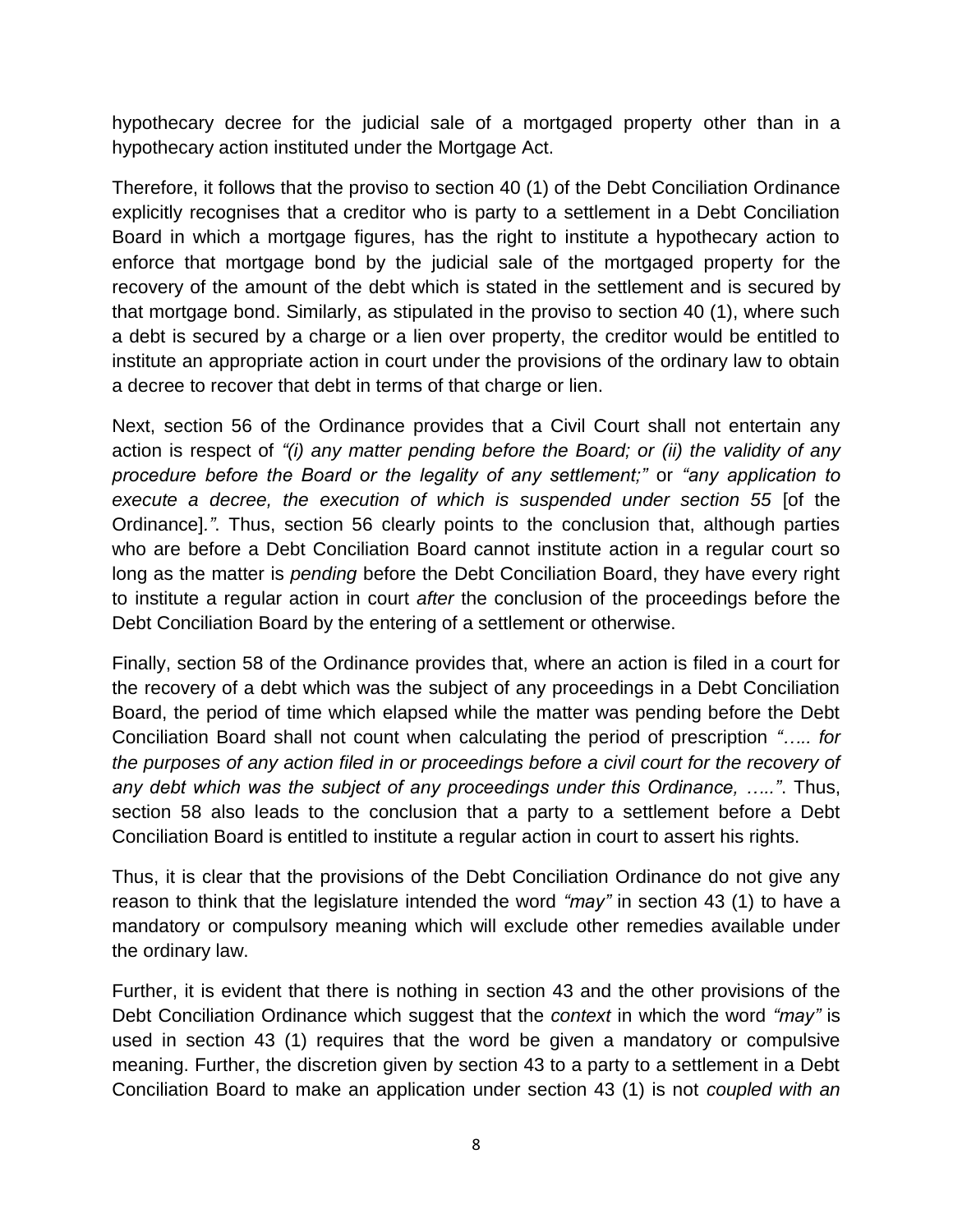*obligation* which could have the effect of suggesting that the word *"may"* used in section 43 (1) is to be given a mandatory or compulsive effect

In these circumstances, it has to be held that the word *"may"* in section 43 (1) is to be given its ordinary permissive or optional meaning. As a result, the conclusion must be that section 43 (1) only gives a party to a settlement in a Debt Conciliation Board the *option* of making an application to court by way of summary procedure to enforce that settlement under and in terms of section 43 (1). There is certainly *no* exclusion of the right of that party to resort to his ordinary remedies in law by instituting a regular action for the recovery of the amount of the debt which is stated in the settlement.

A perusal of the decisions of this Court on this issue, clearly establishes this position.

Thus, in SAWDOON UMMA vs. FERNANDO [71 NLR 217], Fernando CJ, with Sirimane J agreeing, held that a creditor who has entered into a settlement in a Debt Conciliation Board for the payment of a debt which is secured by a mortgage bond, retains the right to institute a hypothecary action for the recovery of the amount of the debt stated in the settlement by the judicial sale of the mortgaged property.

It should be mentioned that in SAWDOON UMMA vs. FERNANDO, Fernando CJ referred to the earlier case of SAMARASINGHE vs. BALASURIYA [69 NLR 205] where Sansoni CJ, with Siva Supramaniam J agreeing, had taken the view that a creditor who is a party to a settlement before a Debt Conciliation Board which deals with a mortgage bond is confined to exercising his remedy under section 43 (1) of the Debt Conciliation Ordinance and has no right to institute a hypothecary action for the recovery of the amount secured by the mortgage bond. However, Fernando CJ observed [at p. 221] that the earlier decision in SAMARASINGHE vs. BALASURIYA appeared to have been reached because the creditor had, contrary to the restriction specified by section 40 (1), sued to recover the original amount of the debt and not the sum which was stated in the settlement before the Debt Conciliation Board.

In SAWDOON UMMA vs. FERNANDO, Fernando CJ went on [at p.221] to state with regard to the earlier decision in SAMARASINGHE vs. BALASURIYA , *"But certain further observations, made obiter in that judgment appear to express the opinion that the creditor's right of mortgage becomes merged in the settlement, and is therefore*  extinguished or wiped out. With much respect, it seems to me that the Court would not have reached that opinion, if the circumstances of that case had required full *consideration of the terms of s. 40 (1) of Chapter 81. The language of the section, in particular, of its Proviso, shows that the creditor's former right under the mortgage, i.e. the right of hypothec as distinct from the right to receive payment of the debt, continue to subsist under the settlement, even though the settlement may not expressly so provide. The creditor thus retains his right over the property mortgaged to him as*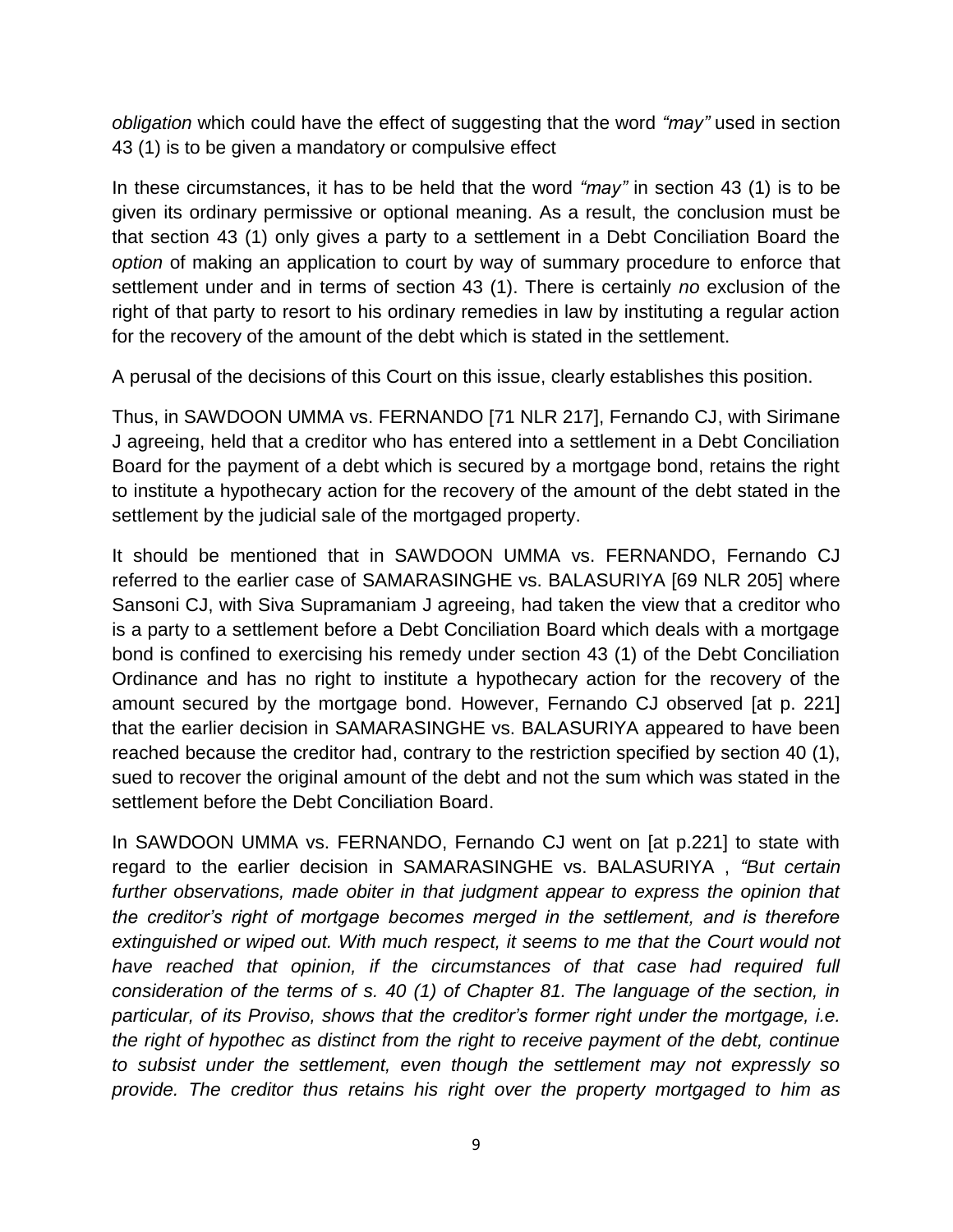*security for payment of the debt due under the settlement. A secured creditor cannot*  lose the benefit of his security, merely because in proceedings before the Debt *Conciliation Board he agrees out of sympathy for his debtor to a settlement which only reduces the amount of a debt or the rate of interest payable upon the debt."*. If I may add, it also appears that, in SAMARASINGHE vs. BALASURIYA, the attention of the Court had not been drawn to sections 56 and 58 of the Debt Conciliation Ordinance which were referred to above.

Thus, in SAWDOON UMMA vs. FERNANDO, this Court disagreed with some of the *obiter dicta in* SAMARASINGHE vs. BALASURIYA and unequivocally held that a creditor who has entered into a settlement in a Debt Conciliation Board for the payment of a debt which is secured by a mortgage bond, retains the right to institute a hypothecary action for the recovery of the amount of the debt which is stated in the settlement, by the judicial sale of the mortgaged property.

Thereafter, in NONA vs. ENGALTHINAHAMY [72 NR 152], Alles J, with Pandita-Gunawardene J followed the decision in SAWDOON UMMA vs. FERNANDO. Alles J observed [p.155-156], *"The creditor is only entitled under Section 43 to obtain a decree nisi and the use of the permissive word `may' in Section 43 (1) grants him a discretion as to whether he chooses to exercise his rights under the Section or not."* and *"In my view the law grants a discretion to a creditor in the case of a secured debt to choose whether he should proceed under Section 43 or not."*.

Next, in RAJIYAH vs. ABOOBAKKER [1978-79 2 SLR 131], Soza, J, then in the Court of Appeal, followed the decisions of SAWDOON UMMA vs. FERNANDO and NONA vs. ENGALTHINAHAMY and stated [at p. 139-140] that these two decisions *"….. are authority for the proposition that where a settlement is entered before the Debt Conciliation Board in respect of a debt secured by a mortgage of immovable property, the mortgagee is entitled in respect of the settlement to enforce his legal rights in a hypothecary suit under the provisions of Part II of the Mortgage Act or follow the procedure laid down in section 43 of the Debt Conciliation Ordinance. Here we should bear in mind that the debt in respect of which the creditor is entitled to seek payment is under the settlement. While the debt is novated the old mortgage persists."*. Finally, in BASTIANPILLAI vs. GUNARATNAM [CA 649/80(F) decided on 17<sup>th</sup> November 1993], the Court of Appeal again followed the decisions of SAWDOON UMMA vs. FERNANDO, NONA vs. ENGALTHINAHAMY and RAJIYAH vs. ABOOBAKKER and upheld the right of a creditor who has entered into a settlement in a Debt Conciliation Board for the payment of a debt which is secured by a mortgage bond, to institute a hypothecary action for the recovery of that debt.

Thus, in addition to the fact that a plain reading of section 43 (1) and a perusal of the other provisions of the Debt Conciliation Ordinance establish that a creditor who has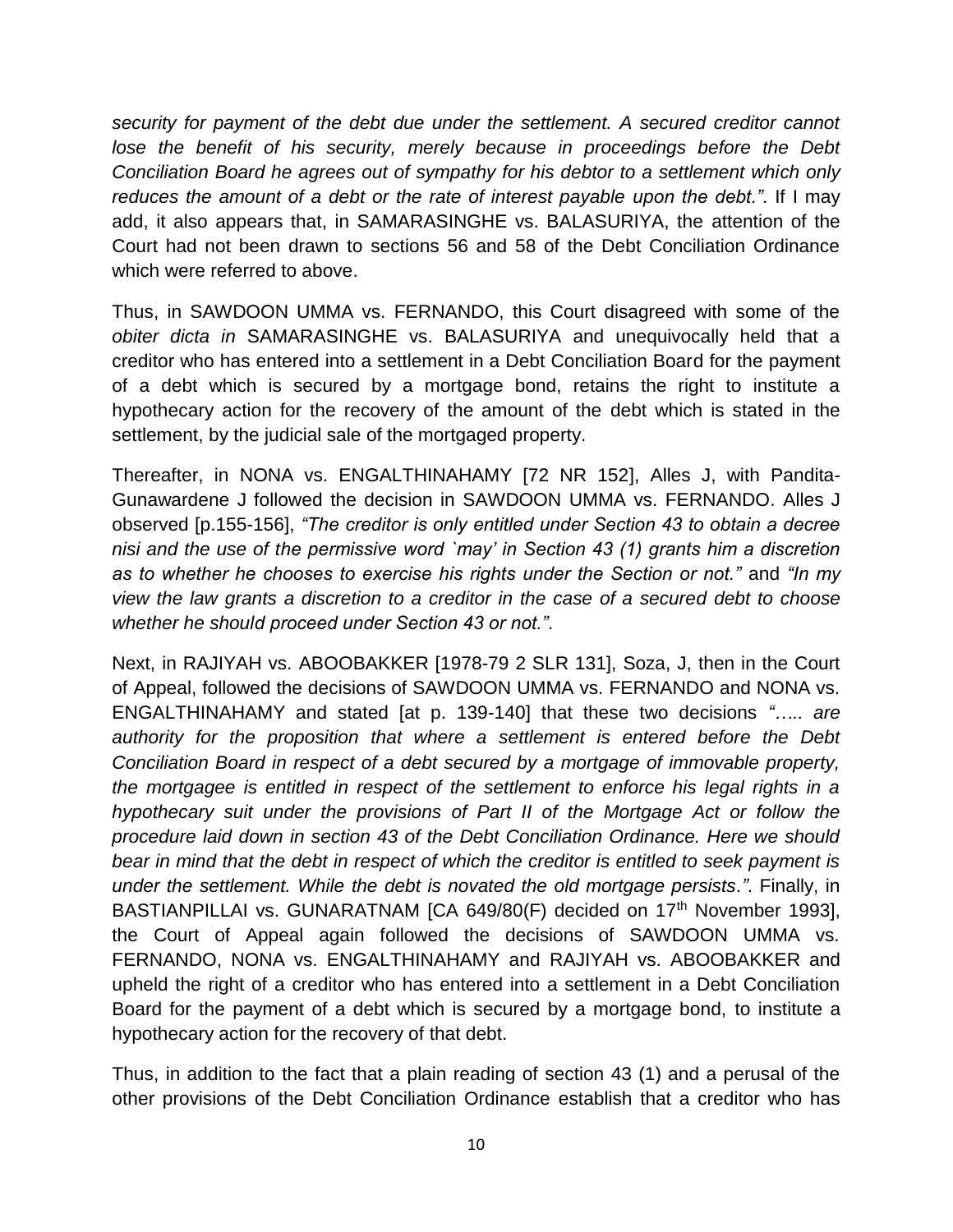entered into a settlement in a Debt Conciliation Board for the payment of a debt which is secured by a mortgage bond, is entitled to institute a hypothecary action for the recovery of that debt which is recorded in the settlement, there are several decisions of the appellate courts which have recognised and reiterated that right.

However, it has to be noted that, in the present case, the plaintiff's action was *not* a hypothecary action for the recovery of a debt which is recorded in a settlement entered in a Debt Conciliation Board. Instead, the plaintiff instituted a vindicatory action to obtain a declaration of title to the half share in paddy field which came to her under and in terms of the Conditional Transfer when the defendant failed to pay the sum of Rs.9,200/- on or before 19<sup>th</sup> June 1981. This Conditional Transfer figured in the settlement in the Debt Conciliation Board.

In paragraph [12] of the written submissions filed on behalf of the defendant, learned President's Counsel has, in the light of the aforesaid decisions, acknowledged that the plaintiff would have the right to file a hypothecary action upon a mortgage bond which figures in a settlement entered in a Debt Conciliation Board. But, he submits that the position is different in the case of conditional transfers and that section 43 of the Debt Conciliation Ordinance prohibits the institution of a vindicatory action based on a conditional transfer which figured in a settlement entered in a Debt Conciliation Board.

However, it seems to me that the reasoning used in the aforesaid decisions is equally applicable to instances where a conditional transfer figures in a settlement entered in a Debt Conciliation Board and the creditor later wishes to institute a vindicatory action based on the conditional transfer. I see no reason why a party to a settlement entered in a Debt Conciliation Board in which a conditional transfer figured, who claims that he has obtained title to the property which was subject to the conditional transfer, could be deprived of the right to file a vindicatory action to obtain a declaration of title to the property. There is certainly nothing in the provisions of section 43 (1) or the other provisions of the Debt Conciliation Ordinance which takes away that right.

That view is in line with the authority of two previous decisions of this Court. In JOHANAHAMY vs. SUSIRIPALA [70 NLR 328] a settlement had been entered in a Debt Conciliation Board for the payment of a debt in respect of which a conditional transfer of a land had been executed. Since the debtor failed to pay the debt in terms of the settlement, the creditor claimed that title had passed to him under the conditional transfer and instituted a vindicatory action claiming a declaration of title to the land. The defendant debtor took up a defence that section 43 of the Debt Conciliation Ordinance debarred the plaintiff creditor from maintaining a vindicatory action on the basis that the only remedy available to the plaintiff creditor was to make an application under section 43. These facts are similar to those which are before us.